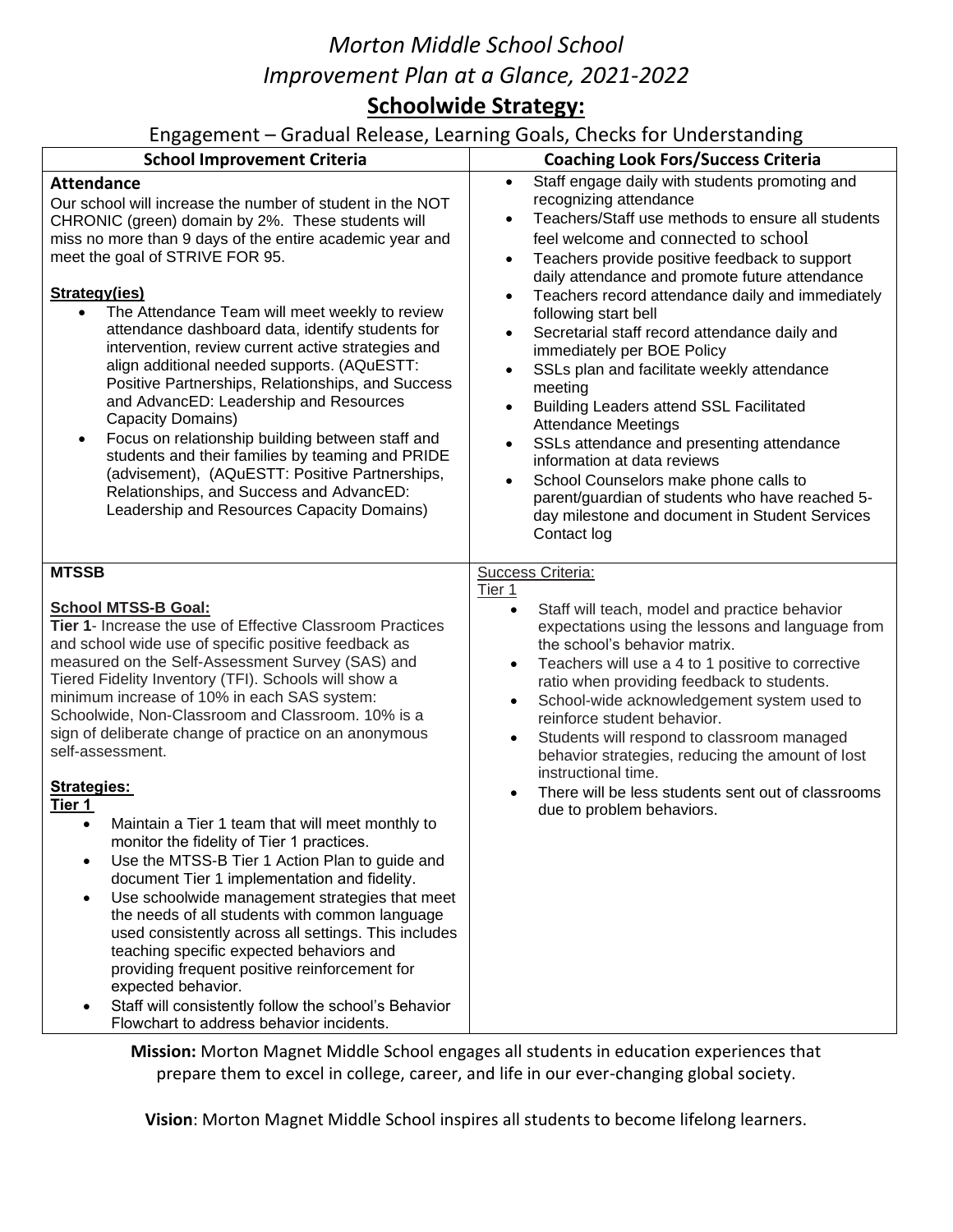## *Morton Middle School School Improvement Plan at a Glance, 2021-2022* **Schoolwide Strategy:**

### Engagement – Gradual Release, Learning Goals, Checks for Understanding

| Tier 2- Implement systems and practices for identifying<br>and supporting students with frequent minor problem<br>behavior incidents. 80% of the students in a Tier 2<br>intervention will successfully fade out of the intervention<br>as measured by the Tier 2 Dashboard.<br><b>Strategies:</b><br>Tier $2$<br>Assemble a Tier 2 team that will meet the needs<br>$\bullet$<br>of students who need short term targeted<br>intervention.<br>Develop and use a Tier 2 Action Plan that will<br>$\bullet$<br>guide and document Tier 2 implementation<br>Maintain Tier 1 strategies that meet the needs of<br>$\bullet$<br>all students with common language used<br>consistently across all settings. This includes<br>teaching specific expected behaviors and<br>providing frequent positive reinforcement for<br>expected behavior. | <b>Success Criteria:</b><br>Tier <sub>2</sub><br>Team will develop decision rules for Tier 2<br>$\bullet$<br>nominations<br>Staff will assist monitoring and implementing Tier<br>2 interventions                                                                                                                                                                                                                                                                                                                                                                                                                                                                                                                                                                                                                                                                                                                                                                                                                           |
|------------------------------------------------------------------------------------------------------------------------------------------------------------------------------------------------------------------------------------------------------------------------------------------------------------------------------------------------------------------------------------------------------------------------------------------------------------------------------------------------------------------------------------------------------------------------------------------------------------------------------------------------------------------------------------------------------------------------------------------------------------------------------------------------------------------------------------------|-----------------------------------------------------------------------------------------------------------------------------------------------------------------------------------------------------------------------------------------------------------------------------------------------------------------------------------------------------------------------------------------------------------------------------------------------------------------------------------------------------------------------------------------------------------------------------------------------------------------------------------------------------------------------------------------------------------------------------------------------------------------------------------------------------------------------------------------------------------------------------------------------------------------------------------------------------------------------------------------------------------------------------|
| <b>Academics</b>                                                                                                                                                                                                                                                                                                                                                                                                                                                                                                                                                                                                                                                                                                                                                                                                                         |                                                                                                                                                                                                                                                                                                                                                                                                                                                                                                                                                                                                                                                                                                                                                                                                                                                                                                                                                                                                                             |
| Morton will increase student engagement by focusing on<br>best practices of engagement: Gradual release of<br>instruction, purpose (Learning goals and essential<br>questions), and mastery (checks for understanding)<br><b>Strategies:</b><br>Use of specific Best Instructional Practices<br>(AQuESTT: Educational Opportunities and Access;<br>AdvanceEd: Resource Capacity)<br><b>Gradual Release</b><br>$\circ$<br><b>Checks for Understanding</b><br>$\circ$<br><b>Learning Goals</b><br>$\circ$<br>Differentiated professional development with staff<br>choice in topic area and level of expertise                                                                                                                                                                                                                             | <b>Success Criteria:</b><br>Reduction in students earning Ds and Fs<br>$\bullet$<br>Increase the number of students at or above grade<br>$\bullet$<br>level norms (GLN) on MAP<br>Teachers improve lesson planning at weekly<br>$\bullet$<br>department meetings to ensure gradual release of<br>instruction is presented with fidelity.<br>Effective use of IXL to guide instruction.<br>٠<br>NSCAS summative assessments, we will increase<br>$\bullet$<br>the percent of students who are identified as "On<br>Track" or "College and Career Ready"<br>MAP Growth Assessment, we will increase the<br>$\bullet$<br>percent of student identified as "At" or "Above" the<br>grade level norm.<br>MAP Growth Assessment, we will increase the<br>$\bullet$<br>percent of students identified as "Meeting" or<br>"Exceeding" projected growth goals.<br>MAP Growth Assessment, we will close the<br>achievement gap as measured by each class's<br>mean scores compared to the national norm RIT in<br>the fall and spring. |
|                                                                                                                                                                                                                                                                                                                                                                                                                                                                                                                                                                                                                                                                                                                                                                                                                                          |                                                                                                                                                                                                                                                                                                                                                                                                                                                                                                                                                                                                                                                                                                                                                                                                                                                                                                                                                                                                                             |
|                                                                                                                                                                                                                                                                                                                                                                                                                                                                                                                                                                                                                                                                                                                                                                                                                                          |                                                                                                                                                                                                                                                                                                                                                                                                                                                                                                                                                                                                                                                                                                                                                                                                                                                                                                                                                                                                                             |

**Mission:** Morton Magnet Middle School engages all students in education experiences that prepare them to excel in college, career, and life in our ever-changing global society.

**Vision**: Morton Magnet Middle School inspires all students to become lifelong learners.